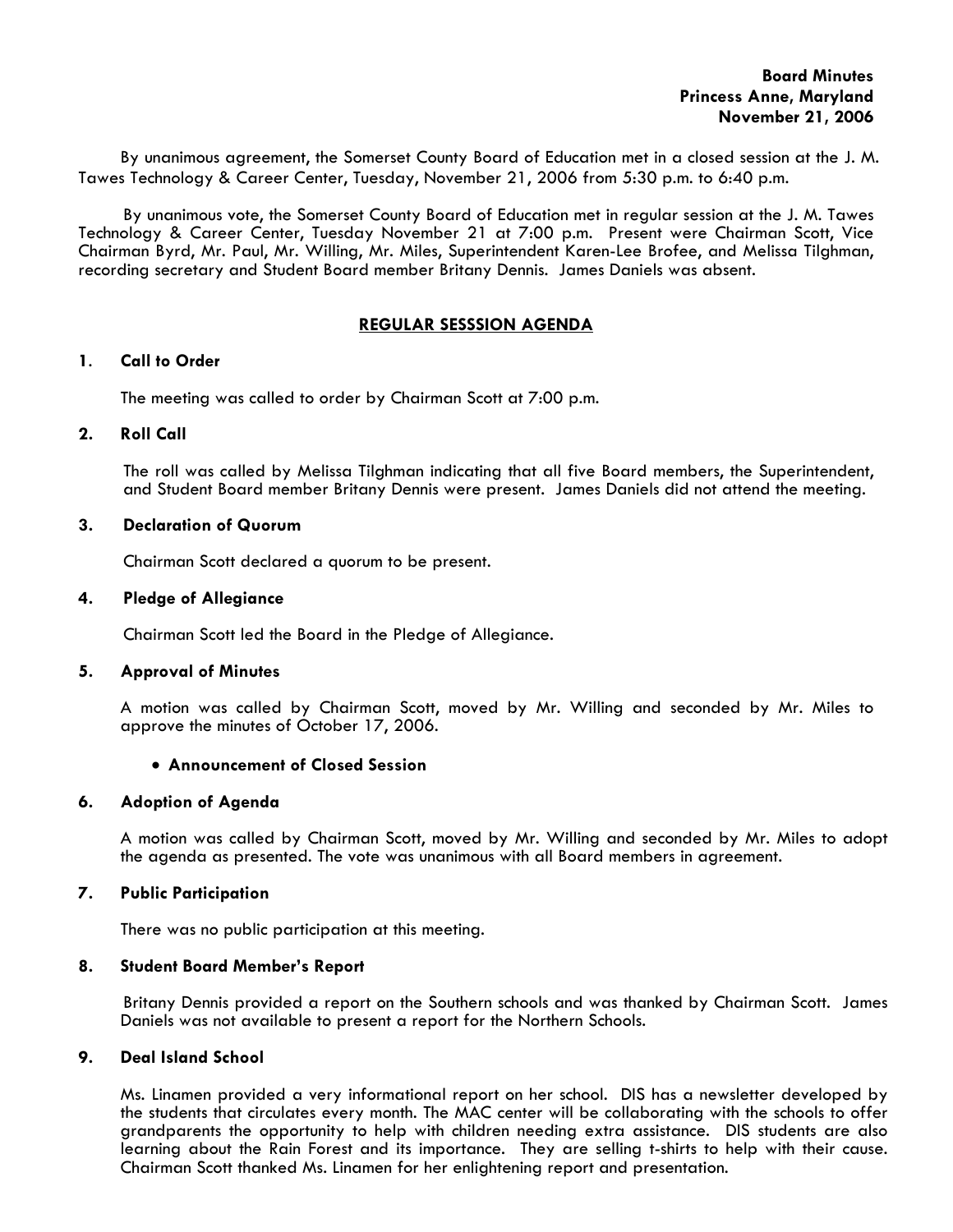# **10. Old Business**

### **A. School Calendar**

# **1. Transfer of Deed of Whittington Primary School**

A motion was called for by Chairman Scott, moved by Mr. Miles, and seconded by Mr. Paul to approve the prepared resolution drawn by Mr. Willing which authorizes the execution of WPS Deed in order to transfer the building to the commissioners WPS is on lease to Shore Up. The vote was unanimous.

## **2. Update on Progress of Somerset Intermediate Schools**

Mr. Catanzaro provided the Board with an update on the progress of SIS. The Board was informed that the building permit had been received and that the completion date for the school will be around October 01, 2007. Rain has continued to cause a delay. Mr. Catanzaro also stated that by the first week of December, the mechanical, electrical, and closing of Section A would be complete. The Superintendent expressed excitement and was very pleased to receive construction minutes.

# **11. New Business**

## **A. Policies**

## **1. School Community & Home Relations #800 series policies**

Mr. Turner presented the revised #800 series policies to the Board for review and study to vote at the December Board meeting. Mr. Miles questioned revisions and stated that changes should promote a stronger relationship between the community and schools.

#### **B. Human Resources Report**

#### **1. New Hires, Retirees, and Resignations**

Upon recommendation of Mr. Lawson, Mr. Miles moved and Mr. Paul seconded to approve the Human Resources Report. The vote was unanimous.

#### **2. Administrative Changes**

 The Superintendent informed the Board of several administrative changes that have been made. Ms. Dean will become the principal at WES. WHS students were disappointed to see Ms Dean leave, but were made aware that this was Ms. Dean's decision. Mrs. Lois Collins will become the Vice Principal at WHS, thus leaving a Reading Coach opening at SIS.

# **3. Out of State Travel**

 A motion was called for by Chairman Scott, moved by Mr. Miles and seconded by Mr. Paul to approve the Superintendents request to attend an Out of State Conference in New Orleans, Louisiana. The first day of the conference will be a service project with a New Orleans school still closed from Hurricane Katrina. The vote was unanimous. Board members were also given a list of staff that will be attending upcoming out of state conferences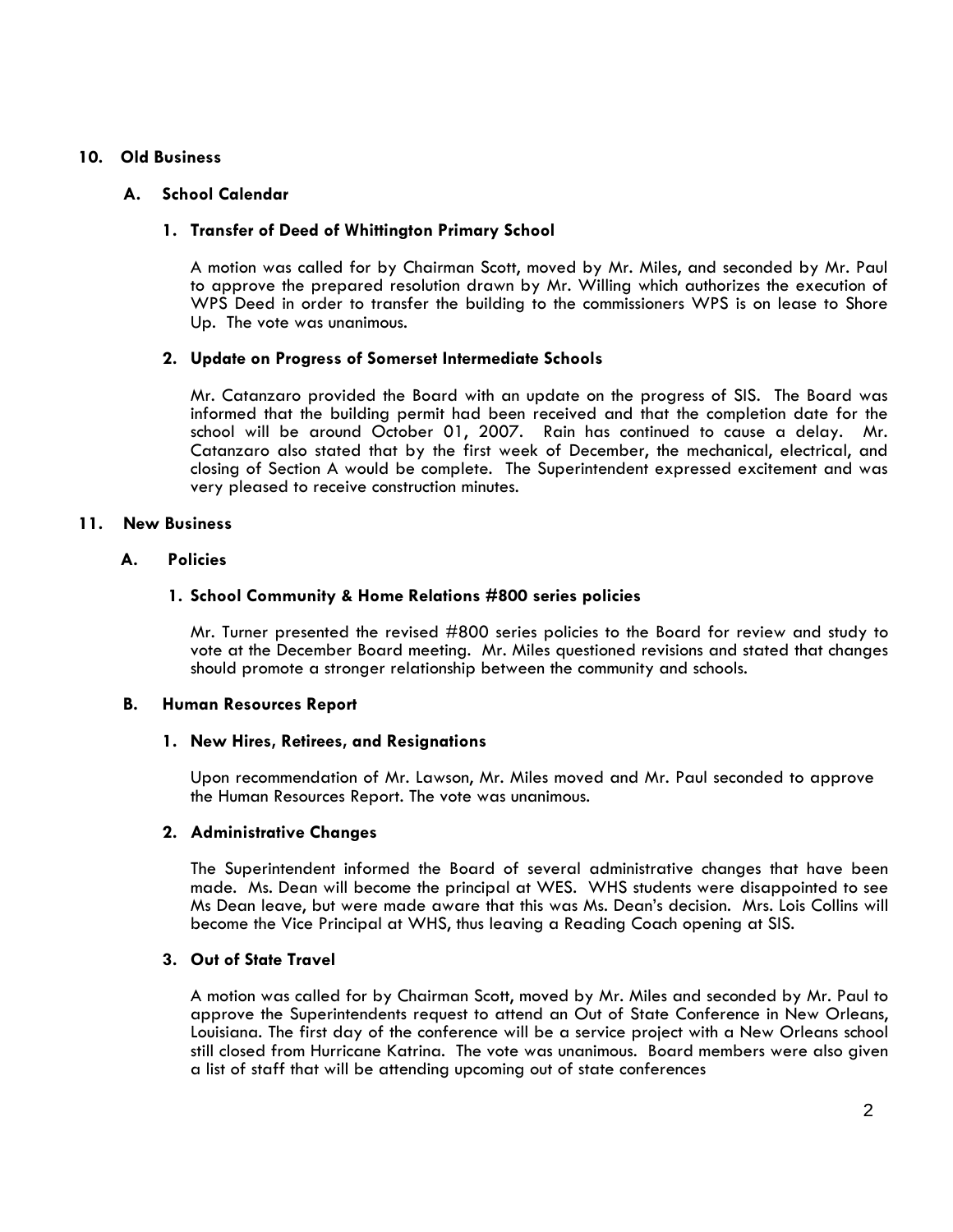# **C. Finance Report**

# **1. Monthly Finance Report**

Dr. Brofee provided Mrs. Miller's an update on the Local School Budget and was thanked by Chairman Scott. Mr. Paul questioned the over expenditure in one area. The Superintendent

Upon recommendation of the Superintendent, Mr. Paul moved and Mr. Willing seconded to approve Mrs. Miller's Budget Transfer request. The vote was unanimous.

# **2. Monthly Food Service Report**

Chairman Scott thanked Dr. Brofee for Mrs. Miller's Food Service report update. The Board was pleased to hear that there is a profit thus far of \$25,552.00.

## **3. FY2008 Budget Preparation Calendar**

A motion was called for by Chairman Scott, moved by Mr. Paul and seconded by Mr. Miles to approve Dr. Brofee's and Mrs. Miller's budget preparation calendar. All Board members agreed.

## **D. Charter School Application**

The charter school group did not attend meeting to present Charter School Application, but we anticipate application in the future.

#### **E. James Fedderman's Dissertation Study**

A motion was called for by Chairman Scott, moved by Mr. Willing and seconded by Vice Chairman Byrd to approve Mr. Fedderman's Dissertation Study request. This will be a study of young African American males and how well they adapt from elementary schools to middle schools. It will determine the relationship between student attendance, discipline, social class, and its impact on Self – Efficacy and Academic Achievement of Middle School Black Males. The results of this study will be used to help educators understand the importance of students' beliefs and how important it is to provide a nurturing learning environment. The vote was unanimous.

#### **12. January 16, 2006 Board meeting**

A motion was called for by Chairman Scott to approve the Superintendent's request to move the January 16, Board meeting to January 09, 2006. The vote was unanimous.

#### **13. Superintendent & Board Member Comments**

Dr. Brofee informed the board of the student discipline referrals. Office referrals have gone down 42% and the suspension rate has declined 30%. The new elected board members were named, Stan Pruitt and Meg Cohen, who will be sworn in January 2007. GES and JM Tawes have received Community Foundation Awards, GES (Leap Frog) and Tawes (Grant Money). Mr. Turner has been given more work development funds for two students in the amount of \$28,000.00 to be confirmed January 01, 2007. Mr. Sam Boston has confirmed the approval of Somerset County Public School's Capital Improvement Plan – Level A. The Superintendent also